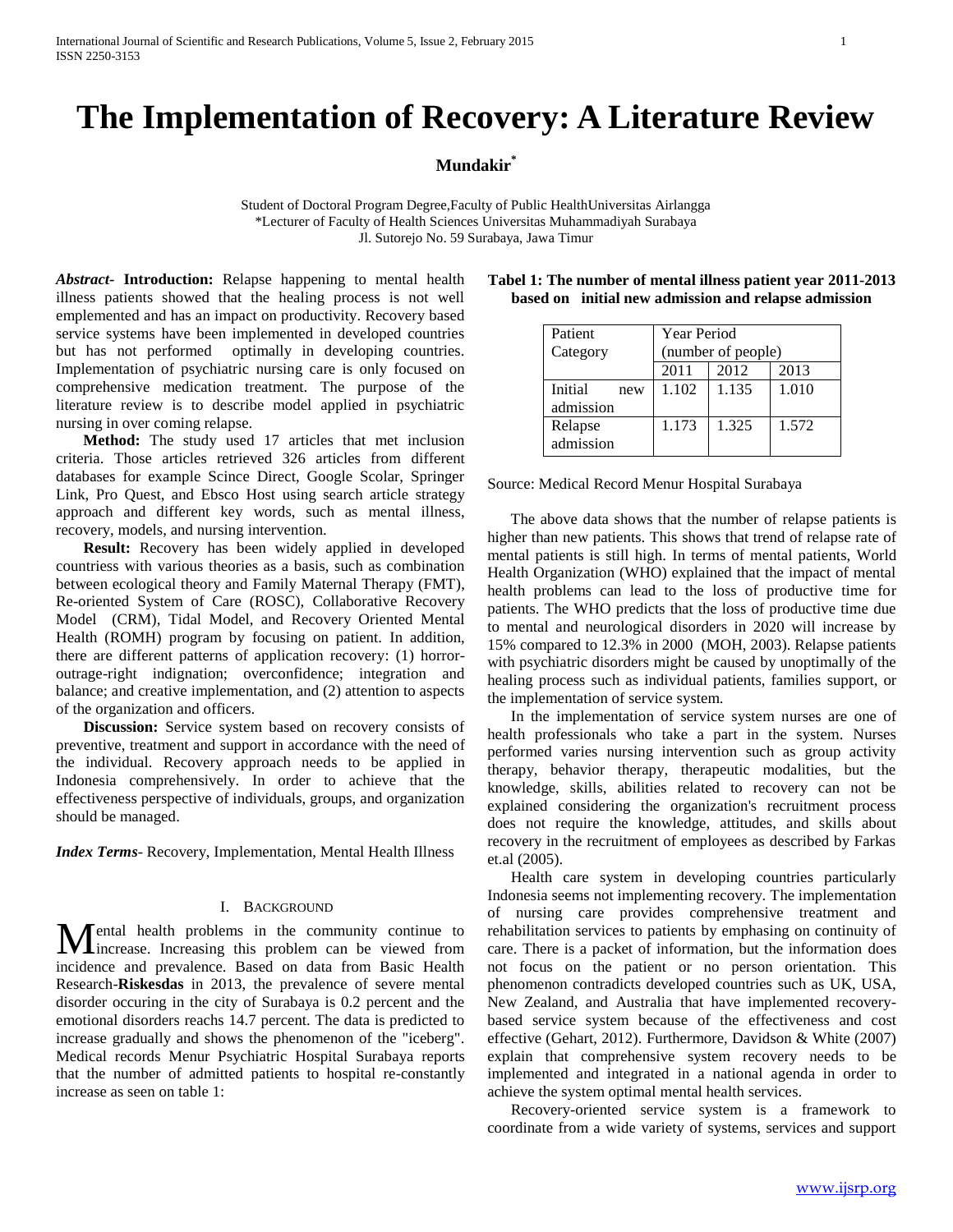focusing on individuals to find a way to recovery (Kaplan, 2008). The system consists of preventive, treatment, and support which meet individual needs. This is supported by Gehart (2012), recovery system will increase the strength of individuals, families, and communities to take responsibility in maintaining health status, well-being and the system is centered on the individual patient. Recovery-oriented services is considered to be on time and responsible, effective, equitable, and efficient, safe, and reliable, and maximum use of natural support (SAMHSA, 2012). Based on the above fact, research question used as the basis for the literature review in this study is how the model applied in nursing people in developing countries in overcoming relapse or recovery.

## II. METHODOLOGY

 This literature review is conducted into several stages beginning with formulating research question, implementing article search strategy, reviewing articles, and then writing the results (Joan, 2007).

#### *Article search strategy*

 Based on the above formulation of research questions, researcher conducted article search strategy in several electronic data bases that are Science Direct, Google Scholar, Springer Link, Pro Quest, and Ebsco Host by writing the keywords *mental health, illness, recovery, models, nursing intervention, developing countries*. Researcher also combined keywords using Boolean logic is: and or and phrase searching. In addition, researcher also restricted articles based on year 2009-2013, and English. Using keywords developing countries, the results obtained are very limited. Due to the limitation researcher expanded the keyword with the developed countries and high income countries then retrieved 326 articles. The articles then included into 17 articles based on inclusion criteria (Denise F Polit, Sally Northam, 2011). To gain an understanding of the recovery models in the recovery model, researcher provided the summary of article.

#### III. RESULT AND DISCUSSION

 To discuss the results of this article, researcher used thematic analysis based on the topic headings of each article as well as using books to support the results. The results of the identification of gaps obtained one theme that is perspectives on the application of the model of recovery.

#### *Perspectif of the implementation of model recovery*

 The term recovery in mental health has undergone many changes since 1980 to the 21st century (Barker and Barker 2011). In general, recovery in patients with severe mental disorder is defined as a patient in an attempt to get his life back and the recovery process is often indicated by symptoms reduction and how patient can live meaningful in society (The US Department of Health and Human Services, 2004). This differs from Gehart (2012). Gehart (2012) explained that the recovery is a paradigm, in which recovery can be one of the alternative models in conceptualizing mental health. Recovery paradigm emphasis on

the social model of psychosocial functioning over medical treatment. However, the recovery paradigm is not a model of rejecting medical treatment or diagnosis. While Barker (2011) in the Tidal theory describes that recovery as an activity that leads patient to have intervention based on individual characteristic or patient needs such as balance between activity and rest, mental preparation for the next activity, and the need to relinquish control of aspects of his life so that the patients become more healthy and ready to move in everyday life. This situation is becoming the biggest challenge in mental health today because there is the lack of knowledge about the services and interventions that helps patients recover and attempts to not have a relapse or recovery towards more severe mental disorders (Farkas, et al 2005) although Gehart (2012) explained that the implementation of recovery may enhance the effectiveness in the treatment of mental health patients and can save maintenance costs.

 Focusing on the implemenation of recovery, there are recovery elements that will be associated with a number of recovery models that have been developed by many health workers in different situations and population. Some model of recovery approaches are ecological theory and maternal family therapy (FMT), recovery-oriented mental health (ROMH) programs, the implementation of recovery-oriented systems of care (ROSC), collaborative recovery model (CRM), tidal model (Gehart, 2012; Davidson & White, 2007; Oades, et.al 2005; Barker & Barker, 2011; Farkas et.al 2005).

 Onken in Gehart (2012) explains that the incorporation of ecological theory and maternal family therapy. The model has basic recovery framework that is the ecological perspective on how individual characteristics interact with the environment. In ecological theory, there are four elements that are used to support the recovery models, namely: (1) person-centered: activities undertaken at this stage is to develop a mindset in viewing expectations or "hope" to patients, other colleagues, family, and friends, sense of agency, self-determination, meaning and purpose, awareness and potential by including religious beliefs and patients. This stage is the most severe stage because it depends on the individual development therapist in related to minimize the provision of health education (Gehart, 2012); (2) re-authoring: a major thing in the recovery process where family therapist will use the elements of collaboration, narrative, and cognitive therapy (Gehart, 2012); (c) exchange-centered: this element helps the individual to have a role in the community, often involving peer advocates or individuals who help start the journey in recovery, give hope and a role model for the early recovery process (Gehart, 2012); and (d) community-centered elements: providing community support in the form of social connections and relationships in the community. Recovery-based care in the context of family therapy aims to help individuals in rebuilding relationships to increase intimacy and social support (Gehart, 2012).

 ROMH program is characterized as a structured program that consists of mission, policies, procedures, medical records and quality assurance (Farkas, et.al, 2005). This characteristic consistent with the basic values of recovery explained by Gehart that is patient centered by emphasing on narrative elements, meaning, choice, and hope (Gehart, 2012; Farkas, et.al, 2005). In detail, the values of ROMH program consists of person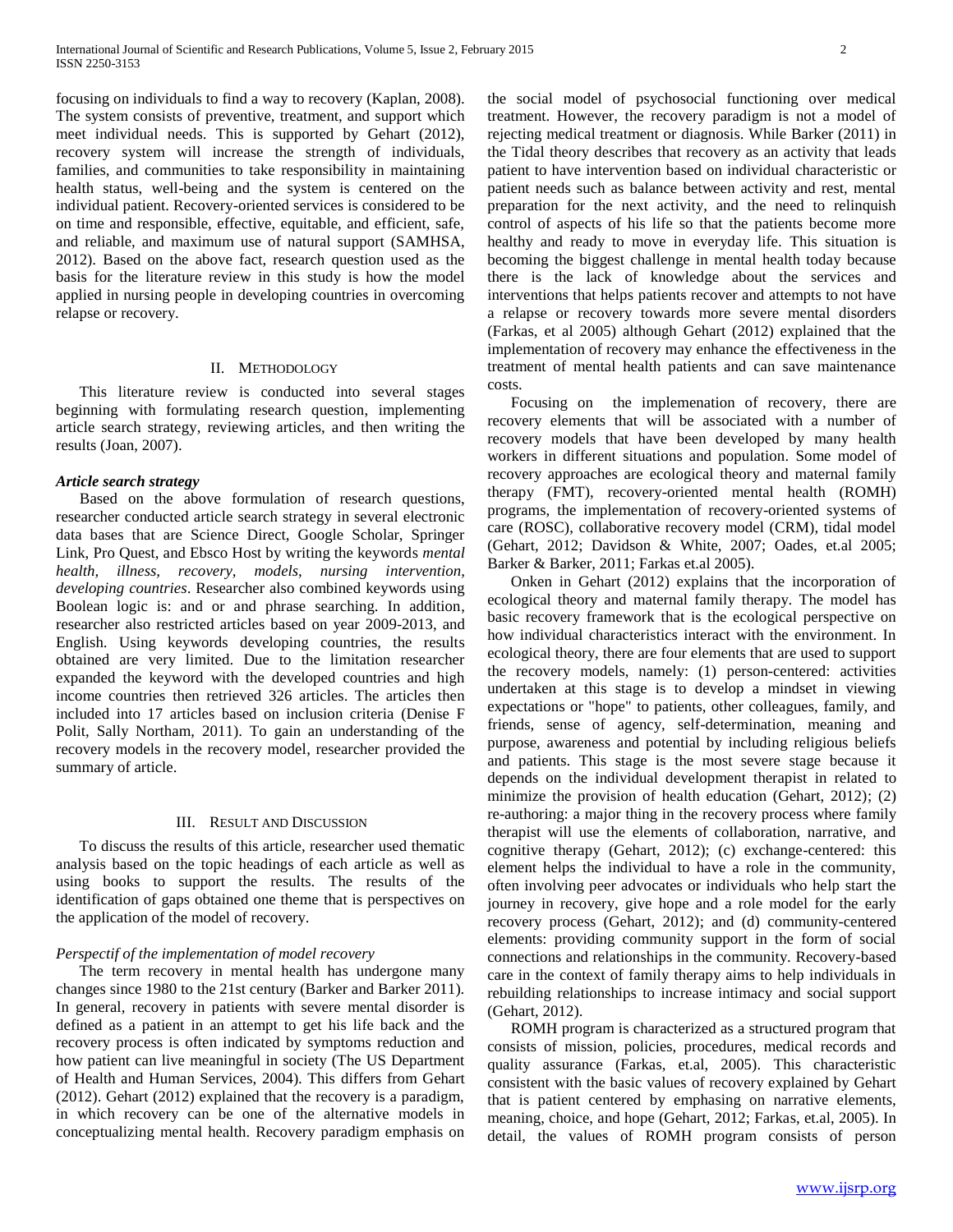involvement, self-determination, and growth potential. Focusing on the person involvement, this program gives the rights of individuals to participate actively in planning, implementing and evaluating patient recovery support services (Farkas, et.al, 2005). In recovery-oriented system of care (ROSC) mentions "hope" as a core in fostering recovery. Hope in this system includes the patient's values and beliefs as an individual patient (Gillburt, 2013). Besides hope, Gillburt also explained that the involvement and partnership working is crucial in helping patients to perform recovery as mentioned by previous researchers (Gilburt, 2013; Gehart, 2012; Farkas et.al, 2005). Furthermore, ROSC involves multidisciplinary work. This can support inter-professional learning in related to obtain more effective approach to the work. This system of care is similar as collaborative recovery model (CRM) developed by Oades (Gilburt, 2013; Oades et.al, 2005). Furthermore, Gilburt (2013) describes that training and workshop in changing the perspective and work system in implementing the system recovery is needed. Associated with working in a multidisciplinary, CRM mention there are four components that must be applied in the implementation of the recovery, namely: (1) change enhancement, (2) collaborative needs identification, (3) collaborative goal setting and striving, and (4) collaborative task assignment and monitoring (Oades et.al, 2005). Component change involves motivational enhancement enhancement (ME) and cognitive. Motivational enhancement is a form of counseling and technique that aims to motivate individuals to change. This change involves several cycles through the stages before the individual can perform self-management actively. In ME, physician will help to identify the benefits and disadvantages of settling behavior of existing and planned behavior. Next is a cognitive capacity, physicians are encouraged to adapt their practices to optimize communication and collaboration with the patient's cognitive capacity by putting in the values. Cognitive elements and collaboration in the concept of CRM has similarity to the integration of ecological theory and FMT (Oades, et. Al, 2005; Gehart, 2012). The second component of the CRM is the collaborative needs identification which in this component explains that unmet needs are a key source of motivation for individuals with mental illness and Camberwell Assessment of Need Short Appraisal Schedule (CANSAS) is used for the measurement of the needs assessment and collaboration purposes. The next component of the CRM is the collaborative goal setting and striving. At this stage the doctor and patient collaborate to develop the vision of recovery of individuals, and then continued implementing collaborative task assignment and monitoring to identify and overcome barriers to implementation (Oades et.al, 2005).

 Tidal Model is a philosophical approach to mental health recovery. This model is active element which nurse educator in interdisciplinary team plays an important role in planning, problem solving, and promoting mental health through the narrative (Tomey & Alligod, 2006). Tidal model emphasis nurses to understand the meaning of mental health for psychiatric patients who experienced treatment and how patients can be helped to start recovery as a whole besides emphasizing on patient's life experience, and narrative intervention. Empirically it can be concluded that the core objective of tidal model is selfdetermination through participation and collaboration as keys. In addition,

 There are 10 commitments from Tidal theory: (1) value; (2) respect the language; (3) develop genuine curiosity; (4) become the apprentice; (5) reveal personal wisdom; (6) Be transparent; (7) use the available toolkit; (8) Craft the step beyond; (9) give the gift of time; (10) know that change is constant. Furthermore, in this theory there are six (6) principles guiding the recovery, namely: curiosity of individuals in the world have the authority to his own life, resourcefulness focused and work with less resourcefulness of individuals, the resources of individuals, resources, interpersonal and social network, respect for the person's wishes expectations of the individual at the center of care, crisis as opportunity, a natural sign of something to do, a chance to change, taking the instructions of living in life, think small goals to be achieved are small and specific, simple elegance intervention possibilities for change (Tomey and Alligod, 2006).

 There are several studies on the application of recovery (Barker & Barker, 2011; Davidson & White, 2007; Farkas, et.al, 2005; Gehart, 2012). In general, the results of research explain about the principles of patient-focused care. In addition, Gehart (2012) that there are four phases in adopting recovery, namely: (1) the horror, outrage, and indignation right: at this stage the therapist requires modification and expand the practice of recovery; (2) overconfidence: this phase emphasizes the social function by maintaining relationship, social life and the lives of individuals. In this phase it is also important to identify which aspects of the general recovery that can be part of the care; (3) integration and balance: how to integrate the recovery paradigm in the world of work; (4) creative implementation: health officials develop new approaches, strategic, formats that have not been found based on the principles of recovery. Gehart steps can be expanded by using the concept of Farkas, et.al (2005). Farkas describes a more systematic pattern in the implementation of recovery by dividing into two dimensions, namely: (1) the dimensions of the organization or administration, and (2) the dimensions of the officer or caregiver.

#### IV. CONCLUSION AND RECCOMENDATION

 Service system based on recovery consists of preventive, treatment and support in accordance with the need of the individual. In general, several studies explain about the principles of patient-focused care. Patient focused care can be classified into survival needs growth needs; and self actualization needs. So, patients are processed by utilizing nursing knowledge about recovery in order to achieve how patients can be restored back to health, then the hospital is effective. If the nurse as a health worker is able to empower every patient based on his or personal characteristic, patient can live optimally in the society and patient satisfaction can be met. However, it may be not fully in Indonesia. Understanding best evidence from develop countries shows that the implementation of recovery system is effective and low cost. So, this program could be a bencmark target for Indonesia. Recovery system needs to be applied in Indonesia comprehensively. In order to achieve that the effectiveness perspective of individuals, groups, and organization should be managed in particular nurses. Indonesian nurses should be managed by training and workshop on recovery. Then,